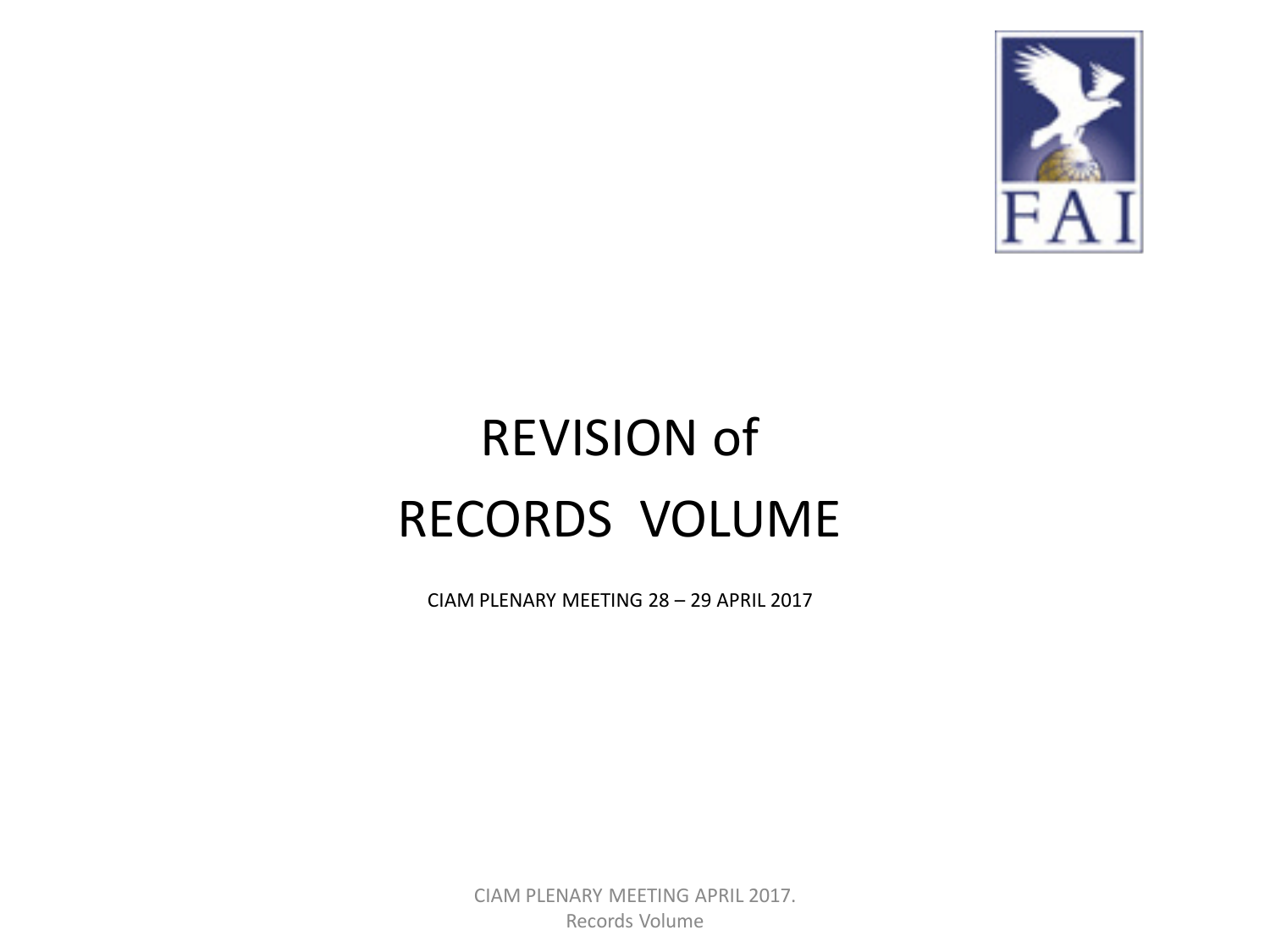# General



- The volume refers to records in classes F and S.
- Unmanned aircraft, other than model aircraft as defined in the general model specifications in this volume, is excluded. Unmanned aircraft, other than model aircraft, is in Section 12.
- "Model aircraft and airships" is replaced by "model aircraft" , (since airships are model aircraft).
- A structure of the information from general to specific: General regulations, general model specifications, general rules, class specific rules and specific rules for the different types of records.
- Coherence with the GS 2016 chapters 7- INTERNATIONAL RECORDS and 8 MEASUREMENTS, CALCULATIONS AND MARGINS. Correlation between measurement accuracy and minimum record improvement. For all records the minimum record improvement is now defined (General Section 8.3.)
- Some rule changes and clarifications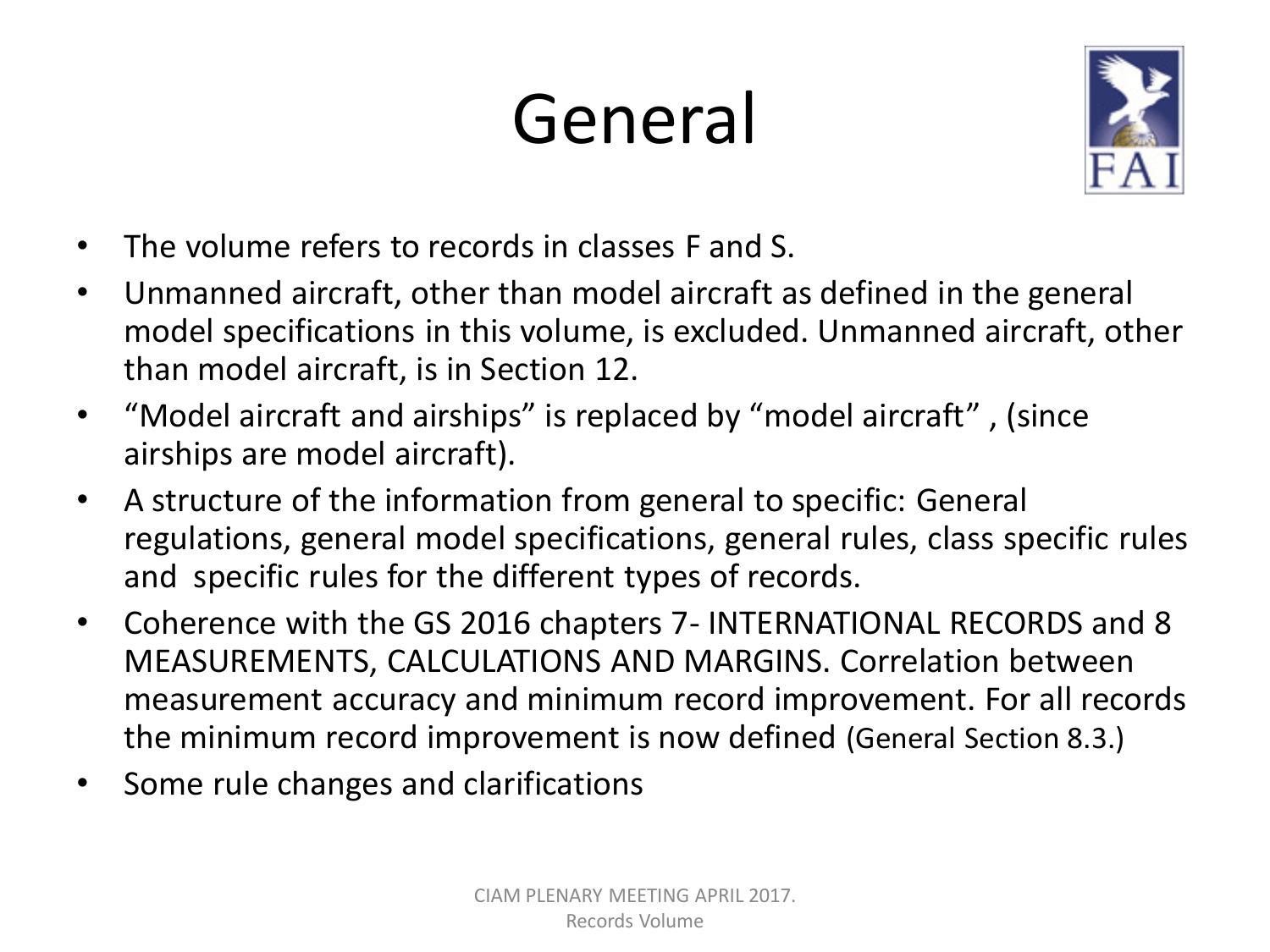

#### **Table 1.**

Prefixes F and S will be used for record numbers.(in order to avoid equal record numbers for F and S)

#### **Par. 1.3.**

Builder of the model rule is valid for all records

#### **Par. 1.6.** Preliminary claim

A preliminary claim for a World Record must be submitted by the claimant's NAC to be received by FAI within 7 days of the completion of the record attempt. For a competition record the FAI Jury must notify FAI within 7 days of the record accomplishment.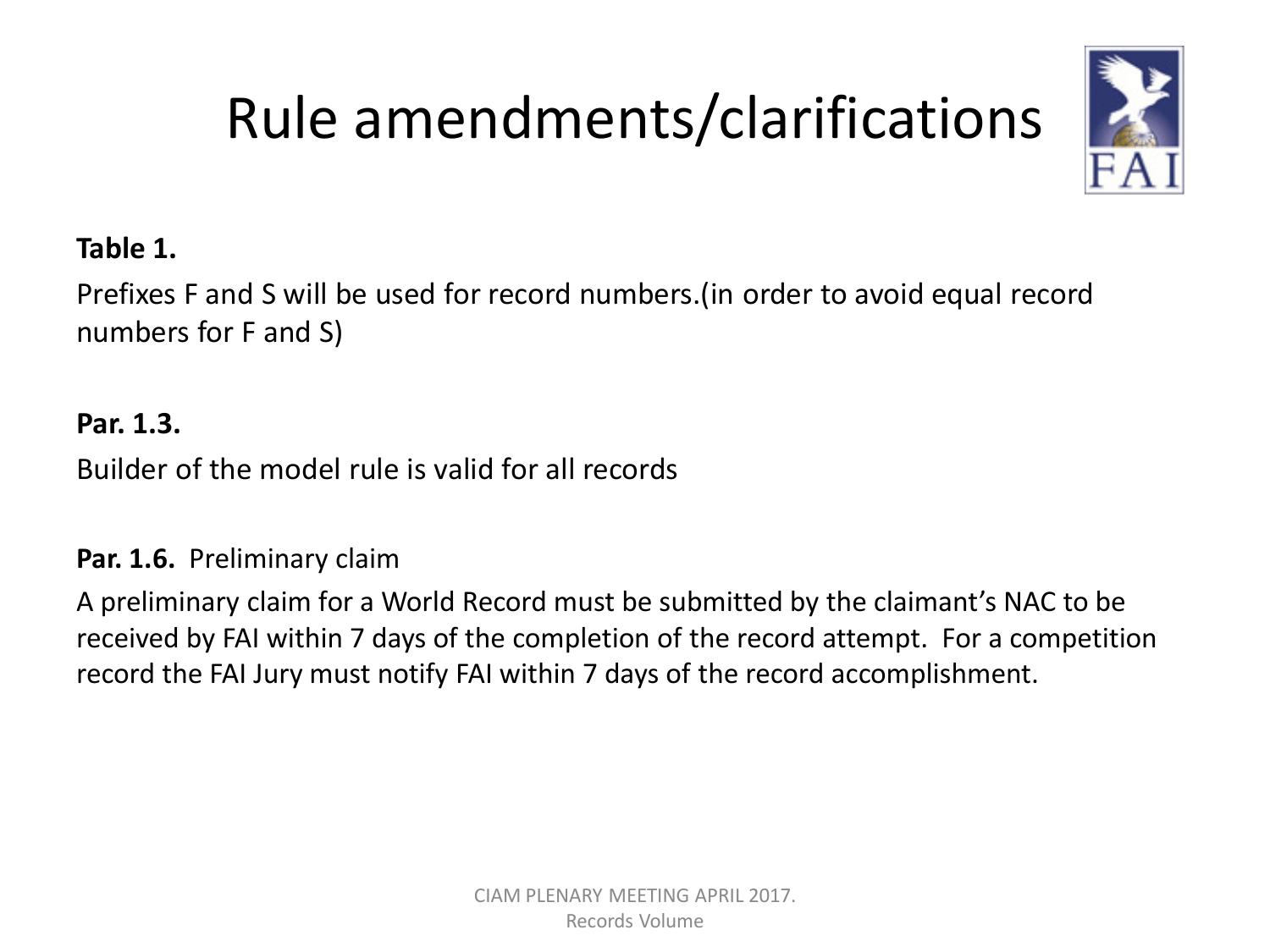

#### **Par 2.1.2**. **and 2.1.3**

The weight of a helicopter has been reduced from 6.00 kg to 5.00 kg.

A general voltage limit of 42.56 V to all electric powered model aircraft for record purposes.

#### **Par. 2.1.5 .**

All types of auxiliary stabilizing devices are forbidden, except for helicopters. The use of automatic position (altitude, latitude and longitude) locking devices with external references or not, is forbidden and all other kinds of autonomous control ( like GPS steering) are forbidden.

#### **Par 3.5**

For all records the minimum difference between consecutive records has been defined, according to General Section 8.3.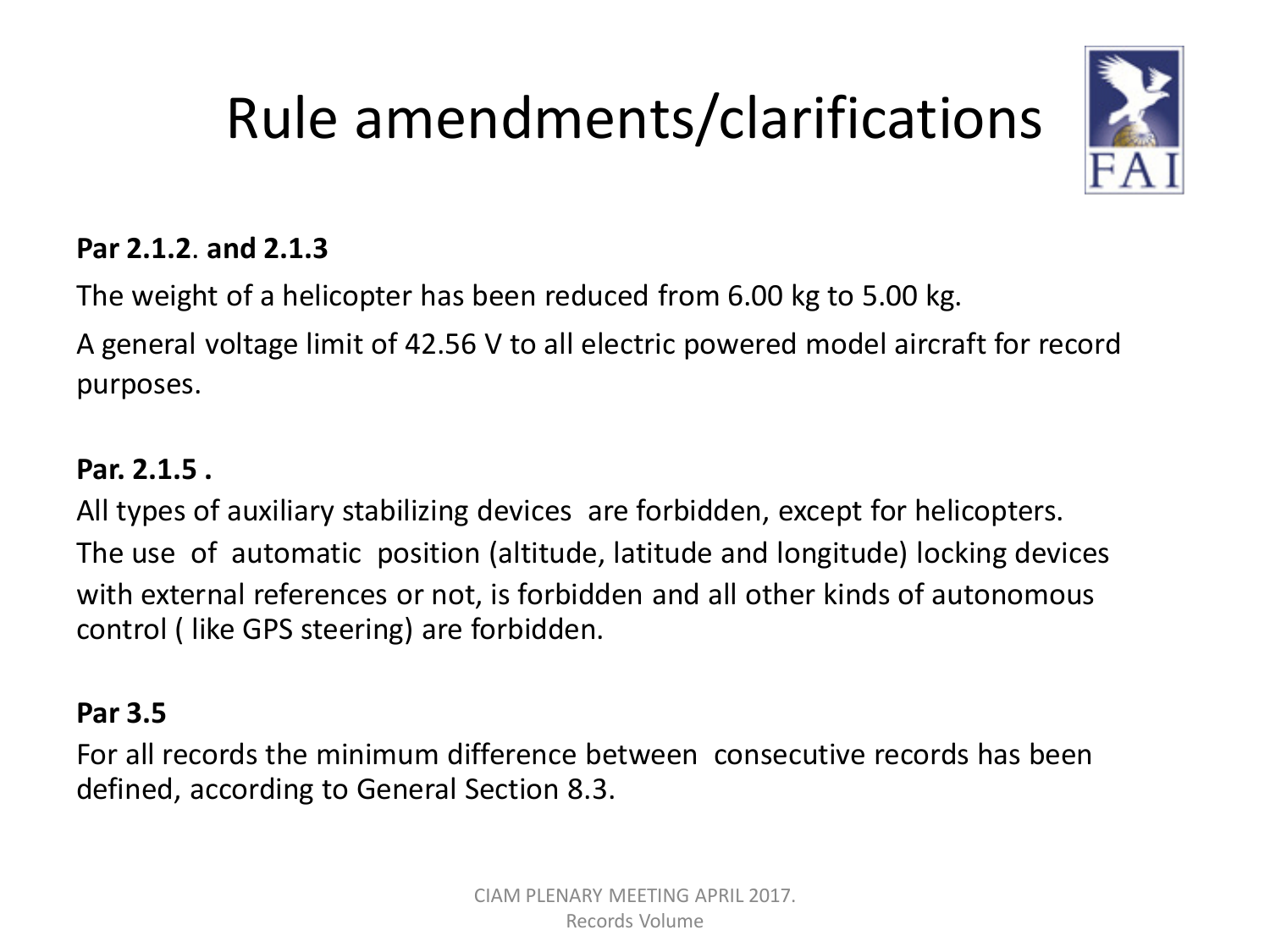

#### **Par 3.6**

For competition records it is proposed that only the best (record) performance at the end of a competition day will be awarded a new record. (according GS)

#### **Par. 4.2.1.**

Accuracy of measurement increased to 0.001 second over a flying distance of 1 km. This implies a minimum increase of speed records of 0.1 km/h. Only electronic timing systems are allowed in the proposal.